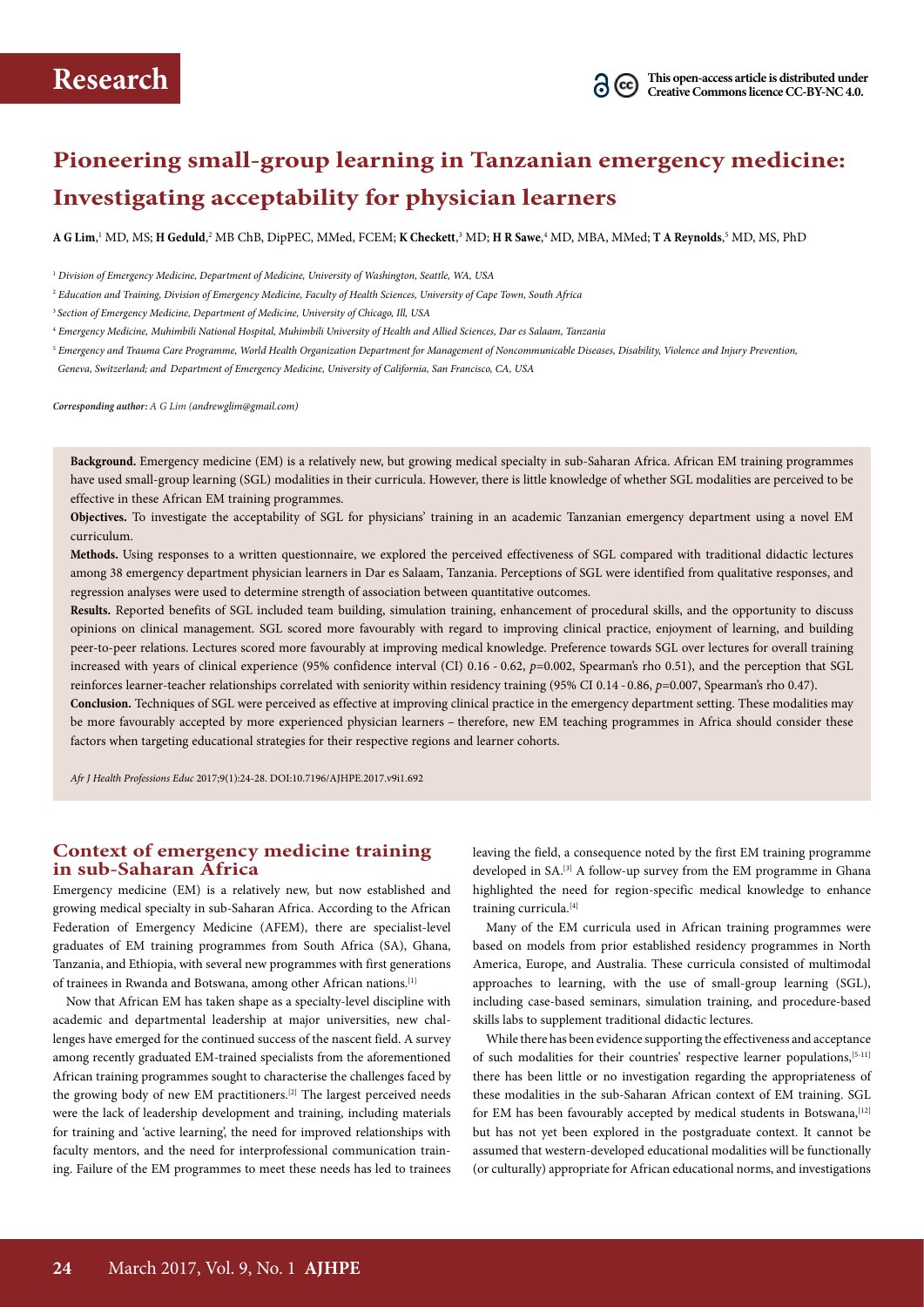# **Research**

of learner perspectives would facilitate future programme design and curricular development for EM training on the continent.

In this study, we explore the acceptability and perceived effectiveness of SGL among physician-learners at the Muhimbili University Health and Allied Sciences (MUHAS) EM training programme in Dar es Salaam, Tanzania. These physician-learners include registrars (who have completed internship and have varying years of clinical experience, often transitioning to other specialty training or general practice by working for a limited time in the emergency department (ED)), EM residents (who have completed 1 - 3 years as registrars before joining the 3-year residency programme), and recent residency graduates <1 year out of training (now working as faculty at the ED at Muhimbili National Hospital (MNH)).

We compared the perceived effectiveness of SGL with lecture-based learning to investigate if acceptance correlates with learners' clinical experience or other demographic factors. Our objective was to identify characteristics of the Tanzanian physicians' experience with SGL modalities that could facilitate further development of EM residency curricula in other sub-Saharan African countries.

#### **Emergency medicine in Tanzania**

EM education was introduced in Tanzania in 2010 at MNH and has been challenged by the country's limited basic healthcare infrastructure and access to training, [13,14] barriers exemplified in other sub-Saharan African countries.[15-17] Regardless, the demand for improved prehospital and hospitalbased EM specialty training in this country continues to grow.[18]

Despite previous successes of SGL medical education in Tanzania, there have been few investigations of SGL acceptability in the region, and none for EM education. A recent study showed significant improvement to trauma resuscitation knowledge following implementation of a small-group-based resuscitation simulation course,<sup>[19]</sup> but researchers have yet to investigate the impact of SGL on other topics within the scope of EM postgraduate training.

The MUHAS EM curriculum, first introduced in 2010 with a primarily lecture-based format, was redesigned by faculty and residents in 2014 to formally incorporate SGL during educational conferences, comprising ~40% of all conference time; this included case-based small-group seminars, procedure laboratories, and resuscitation simulations. The remaining 60% of conference time consisted of traditional lectures structured around monthly subject-based modules. The new 2014 curriculum provided the first exposure to non-lecture and non-bedside teaching modalities for many of its physician-learners. A core group of 6 - 10 specialist physician instructors (from Tanzanian, the US and SA medical schools) was primarily responsible for both lecture and SGL sessions, although visiting faculty from outside Tanzania gave occasional lectures supplemental to the core curriculum.

Case-based small-group seminars (done on a weekly basis) involved groups of 4 - 6 physician-learners with a senior resident or faculty facilitator, progressing through a patient presentation with discussions regarding clinical reasoning, diagnostic testing, therapeutic management and disposition decisions. Procedure laboratories (roughly once or twice per monthly module) included technical simulation of procedural skills, including diagnostic ultrasound scans, ultrasound-guided peripheral intravenous cannulation, advanced airway management and tracheal intubation. These were typically led by faculty and involved rotating groups of 4 - 6 physician-learners. Resuscitation simulations were also done once or twice per monthly module

and involved placing junior physician-learners as resuscitation leaders for management of emergent clinical scenarios (such as anaphylaxis, cardiac arrest, sepsis, trauma, and mass casualty triage) using low-fidelity mannequins, facilitator-controlled vital signs monitors, training cardioverter defibrillators, and other resources to simulate real-time, hands-on patient care.

## **Methods**

We invited 38 physician-learners enrolled in the MNH EM training programme to participate in this study, to which all agreed. They represented all learners who had experienced the newly designed SGL curriculum at MNH's ED at the time of data collection in March 2014 (19 residents, 14 registrars, 5 recent residency graduates). A recent graduate, one of the authors of this study, was excluded. Informed consent was obtained for each participant at the time of interview and survey administration, and subjects were not required to participate in the study. Ethical approval was granted by respective review boards of MUHAS and the University of California, San Francisco (UCSF), USA.

We developed an exploratory survey using a written questionnaire to elicit both quantitative and qualitative responses through closed- and open-ended questions regarding the educational techniques used in the Muhimbili ED. Open-ended questions prompted subjects to characterise their perceptions of strengths and weaknesses of the various modalities of the SGL component of their education. To strengthen content and response process validity, the survey was designed and modified based on key informant interviews with Muhimbili ED faculty leadership and 10 of the participants. Faculty involved in AFEM curriculum development, and programme leaders of Tanzanian, SA and US EM residencies, also provided expert opinion to develop these instruments.

The 37-item written survey incorporated free response fields and Likertscale questions about physician-learners' perceptions of SGL within the MUHAS EM curriculum. The first section of the survey comprised openended questions about the effectiveness of SGL for both the acquisition of medical knowledge and improvement of clinical practice in the ED setting (Table 1). The second section asked respondents to directly compare SGL with lecture-based learning along several educational dimensions with numerical Likert-scale responses (Table 2). These educational dimensions were adapted from a study of Indian medical students' perceptions and acceptance of SGL v. lecture-based learning modalities, although this was originally intended for a general medical school curriculum not specific to EM education.<sup>[20]</sup>

To investigate whether the acceptance of SGL was associated with learner experience, we collected data on participants' years of clinical experience (number of years working in clinical settings following medical school), and their current level in the MUHAS EM training programme. Regression analyses were used to determine associations between learners' clinical experience and programme level with their acceptability of SGL based on the Likert-scale survey responses.

### **Results**

The majority of the 38 respondents were male (63%) and had 3 - 6 years of clinical experience (81%). Approximately half of respondents had some medically orientated SGL experiences prior to their EM education (47% with experience, 45% without experience, 8% no response). Respondents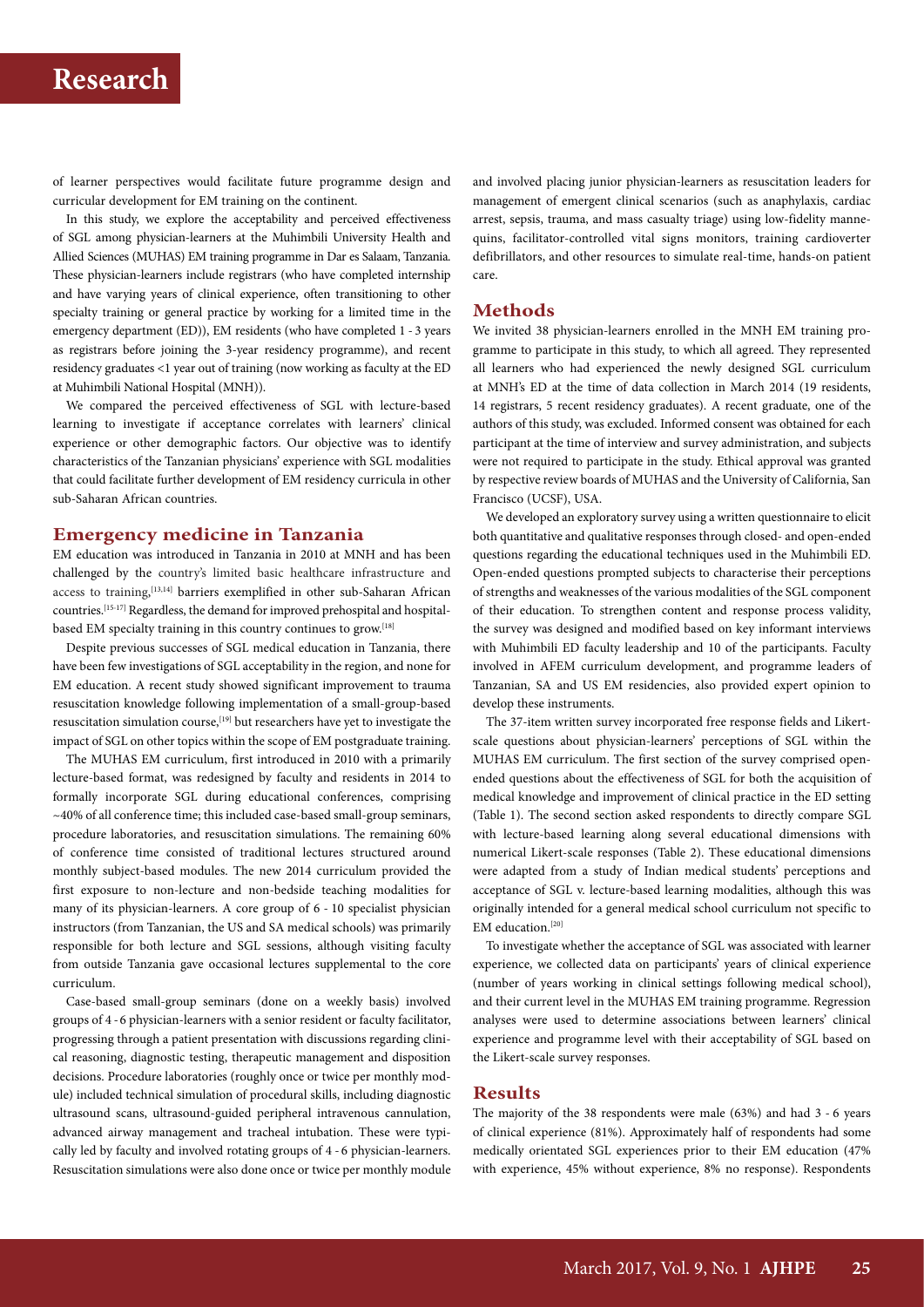were distributed among varying levels of advancement within the EM training programme (Table 1).

Responses to the qualitative section of the survey were categorised into major themes, providing insight into the overall acceptability of small-group education. The most commonly reported benefits of SGL included team building/relationship building in clinical settings (*n*=13), the opportunity to discuss and interact with other learners (*n*=10), the ability to simulate clinical scenarios  $(n=9)$ , the opportunity to clarify gaps in knowledge with faculty mentors  $(n=7)$ , improving clinical confidence (*n*=6), and the enhancement of procedural skills (*n*=6). The summary of these findings is reviewed in Table 2.

Table 3 summarises the Likert-scale responses regarding the perceived effectiveness of SGL compared with lectures. The majority of respondents agreed that SGL was both effective at improving medical knowledge (mean (standard deviation (SD) 4.18 (0.63), where a Likert response of  $1 =$  strongly disagree and  $5 =$  strongly agree) and clinical practice (4.14 (0.85)). Overall, respondents felt that lectures were more effective at developing medical knowledge compared with SGL, but that the latter was comparatively more effective at improving clinical practice. SGL was preferred for enjoyment of learning and building positive peer-to-peer relations. For overall training, small groups and lectures were evenly favoured.

There was a significant and positive correlation between clinical experience and preference towards SGL for overall training compared with lectures (coeff 0.39, 95% confidence interval (CI) 0.16 - 0.62, *p*=0.002,  $R^2$ =0.30; Spearman's rho 0.51,  $p$ =0.003). There was also a significantly positive correlation between level of EM residency training and the perception that SGL reinforces learner-to-teacher relationships (coeff. 0.48, 95% CI 0.14 - 0.86, p=0.007, R<sup>2</sup>=0.21; Spearman's rho 0.47, p=0.005).

## **Discussion**

The findings of the study suggest that SGL methods implemented in a novel Tanzanian EM training curriculum had favourable learner acceptability for improving clinical practice, enhancing enjoyment of learning, and reinforcing peer relations, while lectures were favoured for improving medical knowledge.

The following themes emerged in our study with regard to the strengths and weaknesses of SGL compared with lectures:

- SGL was preferred over lectures for overall training by participants with more clinical experience. The association between years of clinical experience and preference for SGL was consistent with the literature, showing that physician-learners are more satisfied with learning environments than approximate clinical practice, especially when further removed from the medical school experience.[21]
- SGL reinforces learner-to-learner relationships compared with lectures*.*  SGL appeared to reinforce teamwork and relations among learners, especially in clinically applied settings.
- SGL reinforces learner-to-teacher relationships for participants in continued residency training. As learners progressed through the residency programme, they identified SGL as more effective at building relations with their teachers. This could be owing to the trust built over time with mentors, along with the camaraderie fostered through residency. Additionally, experienced trainees were expected to participate as teachers/leaders in both SGL and lectures, and were therefore more likely to identify with

**Table 1. Participants' gender, clinical experience and training level (***N***=38)**

| $(11 - 30)$                                      |         |
|--------------------------------------------------|---------|
| Demographics                                     | $n(\%)$ |
| Gender                                           |         |
| Male                                             | 24(63)  |
| Female                                           | 14(37)  |
| Clinical experience, post-medical school (years) |         |
| $3 - 4$                                          | 16(42)  |
| $5 - 6$                                          | 15(39)  |
| $7 - 8$                                          | 7(18)   |
| Level of EM training                             |         |
| Registrar                                        | 14(37)  |
| Resident, year 1                                 | 9(24)   |
| Resident, year 2                                 | 4(11)   |
| Resident, year 3                                 | 6(16)   |
| New faculty (year 4)                             | 5(13)   |
|                                                  |         |

#### **Table 2. Summary of participants' perceptions of SGL (***N***=38)**

Effective aspects of SGL

Teambuilding and peer-relationship building (*n*=13) Opportunities for discussion/interaction with other learners (*n*=10) Opportunities for practising real-life clinical scenarios (*n*=9) Opportunities to clarify gaps in knowledge with mentors (*n*=7) Improves confidence of clinical skills (*n*=6) Interactivity of seminar to learn physical/procedural skills (*n*=6) Improvement of public speaking/communication/presentation skills (*n*=5) Improves critical thinking and medical concepts (*n*=4) Ineffective aspects of SGL

Small groups can be too much like mini-lectures (*n*=2) Small-group teaching should be divided by trainee level (*n*=2)

| Table 3. Perceived effectiveness of lectures v. SGL $(N=38)$                   |               |  |
|--------------------------------------------------------------------------------|---------------|--|
| Characteristic of learning modality                                            | Mean $(SD)^*$ |  |
| Improving medical knowledge                                                    | 2.20(1.15)    |  |
| Improving clinical practice                                                    | 4.12(0.86)    |  |
| Ability to organise what you've learned                                        | 3.79(0.96)    |  |
| Defining/clarifying of learning objectives during lesson                       | 2.82(1.31)    |  |
| Developing clinical/diagnostic reasoning                                       | 3.24(1.35)    |  |
| Developing independent critical thinking                                       | 3.45(1.42)    |  |
| Enjoyment of learning                                                          | 4.15(0.87)    |  |
| Motivation to learn more on your own                                           | 3.27(1.31)    |  |
| Reinforcing learner-to-learner relationship building                           | 4.12(0.88)    |  |
| Reinforcing learner-to-teacher relationship building                           | 3.53(1.35)    |  |
| Overall training                                                               | 3.45(1.09)    |  |
| $*1$ = lectures much more effective; 2 = lectures more effective; 3 = neutral; |               |  |

\*1 = lectures much more effective; 2 = lectures more effective; 3 = neutral; 4 = small groups more effective; 5 = small groups much more effective.

mentorship roles. Conversely, registrars and 1st-year residents may have felt more distanced from the small-group experience and hesitant of teacher-learner interactions, perhaps owing to nascent professional relations with their mentors. Some younger participants expressed feeling intimidated to speak out in the early years of medical school, a feeling they may have carried over to their postgraduate training.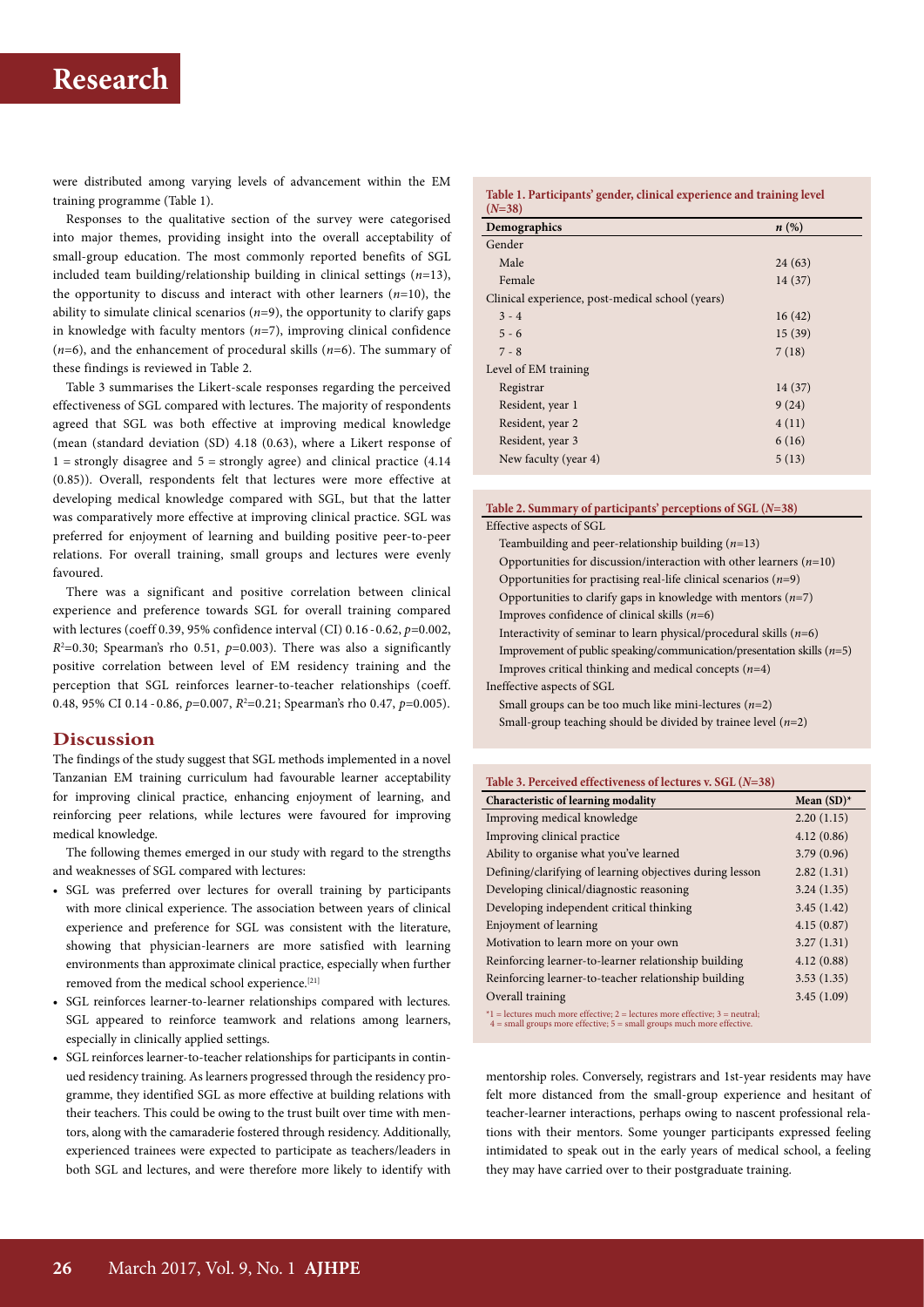There were also negative aspects to the SGL modalities that were expressed by the physician-learners. Interestingly, small groups were criticised when seminars were too 'lecture-like' in quality, i.e. when they failed to retain features unique to SGL. Further criticism of small groups occurred when learners were intermixed with those from other training levels. This resulted in decreased ability to form team bonds, given that the experience and knowledge among peers was discordant.

#### **Study limitations**

There were significant limitations to this study. It was a single-site study, affecting the generalisability of our findings to other African EM training programmes. Although we used a total sample of physician-learners with experience in EM-specific SGL in the only EM specialty training programme in Tanzania, the sample size was still small and thus limited in statistical significance. Our analyses would benefit further from longitudinal studies of this cohort as they progress through the curriculum.

An attempt was made to calculate effect size between the resident and registrar cohorts for their overall preference of SGL v. lectures (using Cohen's *d*). However, these calculations showed no significant effect size difference. Further, no significant associations were found with gender and other independent variables.

Despite attempts at ensuring the appropriateness of survey items via key informant interviews and pretesting, the instruments had not been previously validated or standardised, in part due to inability of finding existing instruments suitable for the research objectives. Therefore, specific attempts at validity testing for the quantitative portion (such as inter-item reliability) were not pursued. We solicited learner opinions of a better conduit for medical knowledge, and did not seek objective measures of medical knowledge; therefore, participants' perceptions were undoubtedly influenced by their previous learning experiences. Furthermore, some of the participants (senior residents) also had teaching responsibilities, e.g. to lecture or facilitate small groups; this bias could not be further controlled in our analysis.

The significance of SGL being associated with improvement of clinical practice and lectures with medical knowledge deserves further exploration. The qualitative data would suggest that clinical practice entails practical skills and the ability to perform patient care at the bedside. It is not entirely clear from the survey data if clinical practice also encompassed provider confidence, team building, communication, critical awareness, or other essential skills related to patient care. Likewise, medical knowledge may have meant basic science knowledge, clinical science knowledge, or other fundamentals of medical science; these findings require a more nuanced investigation in future research.

#### **Conclusion**

Physician-learners with more clinical experience and professional maturity tended to be more accepting of SGL as a learning modality. Residency programmes should consider these factors when deciding on which educational modalities to incorporate into their curricula. As EM educators in Africa tailor their residency programmes' educational curricula to their regional needs, they should weigh factors such as clinical experience of their trainees and potential benefits to team building and learning enjoyment when deciding how to incorporate SGL modalities.

SGL has been a prominent feature of North American, European, and Australian EM training in recent decades. With the calls toward 'novel' forms of education developed in these countries, we must be careful in assuming that these learning methods will be culturally or socially appropriate for a given region's needs in the African context.[22] If we lack an understanding of the educational context where a new training curriculum is being implemented, the curriculum could easily fail to have its desired effect. We believe that medical practitioners who are not familiar with the relevant country's educational context must also have a strong understanding of regional educational issues, or must be working in collaboration with educational researchers well versed in the regional context.

For example, it is possible that perceptions and acceptability of SGL are different among EM residents in the USA, where the average postgraduate time period out of medical school is only 1 - 2 years. Given that the majority of Tanzanian physician-learners were in their 5th through 8th postgraduate year, this differential in experience level alone provides evidence that African EM curricula need to be designed with its unique learner populations in mind. There are also considerable differences in the nature of clinical experiences between the average Tanzanian and US physician-learners entering EM training.

Nonetheless, this research does suggest that SGL may address some of the needs identified by Bae et al.<sup>[2]</sup> in their survey of African EM specialists. SGL may be effective in increasing relationship building between learners and mentors, promoting active learning, and building more effective leadership and communication training. However, more targeted research, and programme-specific monitoring and evaluation of the curriculum, will be needed to explore these themes further for the future development and strengthening of EM education in sub-Saharan Africa.

**Acknowledgements.** We would like to acknowledge Prof. V Mwafongo, MUHAS, and head of EM at MNH. We thank all participants, physicians, nurses, and other ED staff who work tirelessly on behalf of their patients, and for the advancement of EM in Tanzania.

- 1. African Federation of Emergency Medicine. 2016: http://www.afem.org (accessed 21 December 2016).
- 2. Bae C, Geduld H, Wallis LA, Smit DV, Reynolds T. Professional needs of young emergency medicine specialists<br>in Africa: Results of a South Africa, Ethiopia, Tanzania, and Ghana survey. Afr J Emerg Med 2016; 6(2):94-99.<br>h
- 3. Wen LS, Geduld HI, Nagurney JT, Wallis LA. Africa's first emergency medicine training program at the University of Cape Town/Stellenbosch University of Cape Town/Stellenbosch University. History, progress, and lessons
- 4. Martel J, Oteng R, Mould-Millman NK, et al. The development of sustainable emergency care in Ghana: Physician, nursing and prehospital care training initiatives. J Emerg Med 2014;47(4):462-468. http://dx.doi.org/<br> $10.1$
- 5. Maddry JK, Varney SM, Sessions D, et al. A comparison of simulation-based education versus lecture-based instruction for toxicology training in emergency medicine residents. J Med Toxicol 2014;10(4):364-368. [http://](http://dx.doi.org/10.1007/s13181-014-0401-8 ) [dx.doi.org/10.1007/s13181-014-0401-8](http://dx.doi.org/10.1007/s13181-014-0401-8 )
- 6. Li CH, Kuan WS, Mahadevan M, Daniel-Underwood L, Chiu TF, Nguyen HB (ATLAS Investigators: Asia neTwork to reguLAte Sepsis care). A multinational randomised study comparing didactic lectures with case scenario in a severe sepsis medical simulation course. Emerg Med J 2012;29(7):559-564. [http://dx.doi.org/10.1136/](http://dx.doi.org/10.1136/emermed-2011-200068 ) emermed-2011-20006
- 7. Wang EE, Beaumont J, Kharasch M, Vozenilek JA. Resident response to integration of simulation-based education into emergency medicine conference. Acad Emerg Med 2008;15(11):1207-1210. [http://dx.doi.org/10.1111/j.1553-](http://dx.doi.org/10.1111/j.1553-2712.2008.00208.x )2
- 8. Häske D, Beckers SK, Hofmann M, et al. The effect of paramedic training on pre-hospital trauma care (EPPTC-<br>study): A study protocol for a prospective semi-qualitative observational trial. BMC Med Educ 2014;14(1):32.<br>ht
- 9. Chung SP, Cho J, Park YS, et al. Effects of script-based role play in cardiopulmonary resuscitation team training.<br>Emerg Med J 2011;28(8):690-694. http://dx.doi.org/10.1136/emj.2009.090605<br>10. Park I, Gupta A, Mandani K
- residents: A novel training module using simulation with the SPIKES protocol. J Emerg Trauma Shock<br>2010;3(4):385-388.http://dx.doi.org/10.4103/0974-2700.70760<br>11. McCoy CE, Menchine M, Anderson C, Kollen R, Langdorf MI, Lo
- 
- study of simulation vs. didactics for teaching medical students the assessment and management of critically ill<br>patients. J Emerg Med 2011;40(4):448-455. http://dx.do.iorg/10.1016/j.jemermed.2010.02.026<br>Cox M, Chandra A. U